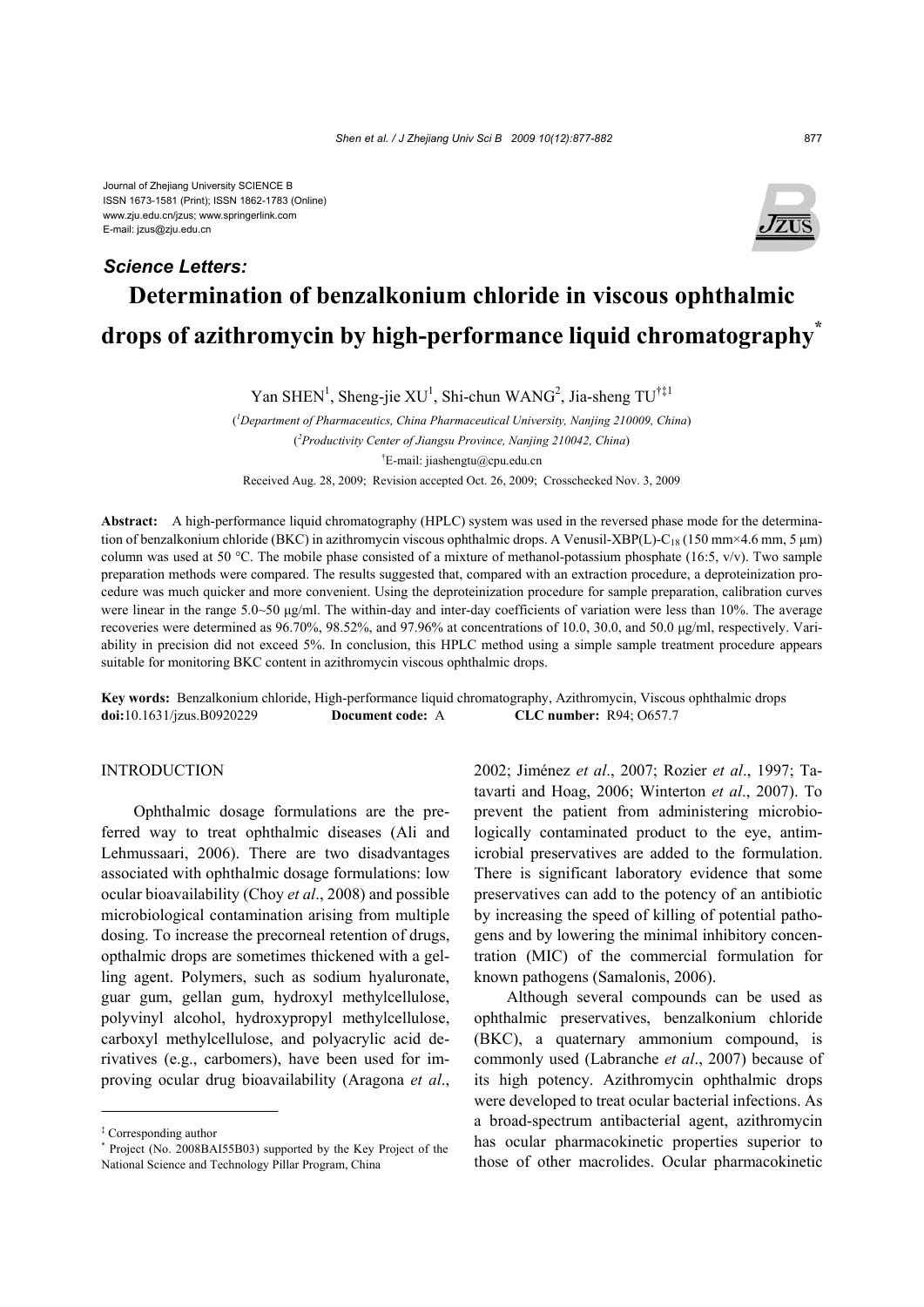results indicated that only a viscous solution of azithromycin can maintain a precorneal concentration above the  $MIC<sub>90</sub> (MIC required to inhibit the growth)$ of 90% of organisms) over 24 h (Rojsitthisak *et al*., 2005; Deutschle *et al*., 2006; Merianos, 1991; Prince *et al*., 1999). Our developed product contained sodium hyaluronate as the viscous agent, and BKC was chosen as the preservative.

BKC toxicity involving damage to the human nose epithelia and exacerbation of rhinitis has been reported previously (Merianos, 1991). However, the impact of BKC on the eye is not clear. BKC has been included in the US Food and Drug Administration (FDA) Inactive Ingredient Database (IID). Because of the long precorneal retention of BKC, the BKC content in viscous drops or product is usually no more than 0.008% (w/v) (Prince *et al*., 1999). It is important to monitor the content of BKC in opthalmic preparations to avoid toxicity concerns.

Many challenges are associated with the determination of BKC content in ophthalmic products or viscous solutions. Three key issues need to be addressed. Firstly, BKC is a mixture of alkylbenzyldimethylammonium chloride with the formula  $[C_6H_5CH_2N(CH_3)_2R]Cl$ , where R is an alkyl group varying from C8H17 to C18H37 (Rojsitthisak *et al*., 2005) (Fig.1). It was reported that homologs of  $C_{12}$ and  $C_{14}$  were the most common components suitable for ophthalmic formulations (Deutschle *et al*., 2006). A complete method should allow for the homologs of BKC to be quantified. Secondly, a suitable pretreatment is required to filter the high-performance liquid chromatography (HPLC) analyte solution of all polymeric agents. Ophthalmic viscous drops containing viscosity increasing agents injected directly into the HPLC without suitable pretreatment will foul the chromatographic column. Finally, the method must allow for BKC sensitivities well below the 0.008% level used in these formulations.



**Fig.1 Representation of benzalkonium chloride**

Several HPLC (Gomez-Gomar *et al*., 1990) and electrophoresis (Hou *et al*., 2002; Bernal *et al*., 1998) methods have been used for determining the qualitative and quantitative presence of BKC homologs in ophthalmic formulations. However, these methods are not suitable for ophthalmic gel or viscous solutions because they have low detection sensitivity and need long run-time sequences (in the range of 20~30 min) especially when using reversed-phase cyano (CN) columns. This type of column packing can be problematic with certain types of ophthalmic formulations. For example, formulations with sulfamide and sulfamide/morpholine as active ingredient and multiple excipients, when injected at high concentration, were not suitable for use with the CN stationary phase (Labranche *et al*., 2007).

The objective of the present study was to develop a method for routine determination of BKC in azithromycin viscous ophthalmic drops with convenient sample preparation and rapid analysis time using reversed-phase HPLC.

# MATERIALS AND METHODS

#### **Chemicals and reagents**

BKC was obtained from Xuanguang Technology, Inc. (purity=99.5%; Nanjing, China). Sodium hyaluronate was purchased from Freda Biochem Co. Ltd. (Shandong, China). Azithromycin was a gift from Dongfeng Pharm. Co. Ltd. (Hebei, China). Methanol of HPLC grade was obtained from Shandong Yuwang Sci-Tech Co. Ltd., China. All other reagents were of analytical grade.

#### **Equipment**

The HPLC system consisted of a Waters 515 HPLC Pump, a Waters 2487 HPLC detector (Waters, USA) set at a wavelength of 208 nm  $(\lambda_{\text{max}})$  and equipped with a Sanrui Chromatography Workstation (Sanrui Sci-Tech Co., Shanghai, China).

## **Chromatographic conditions**

The samples were analyzed on a reversed phase Venusil-XBP(L)-C<sub>18</sub> (150 mm×4.6 mm, 5 µm) column provided by Agela Technologies Inc. A precolumn  $(4 \text{ mm} \times 100 \text{ mm})$  of the same material was also used. The mobile phase consisted of a mixture of methanol-4.0 mmol/L potassium phosphate (pH 3.0; 16:5, v/v), filtered and degassed before use and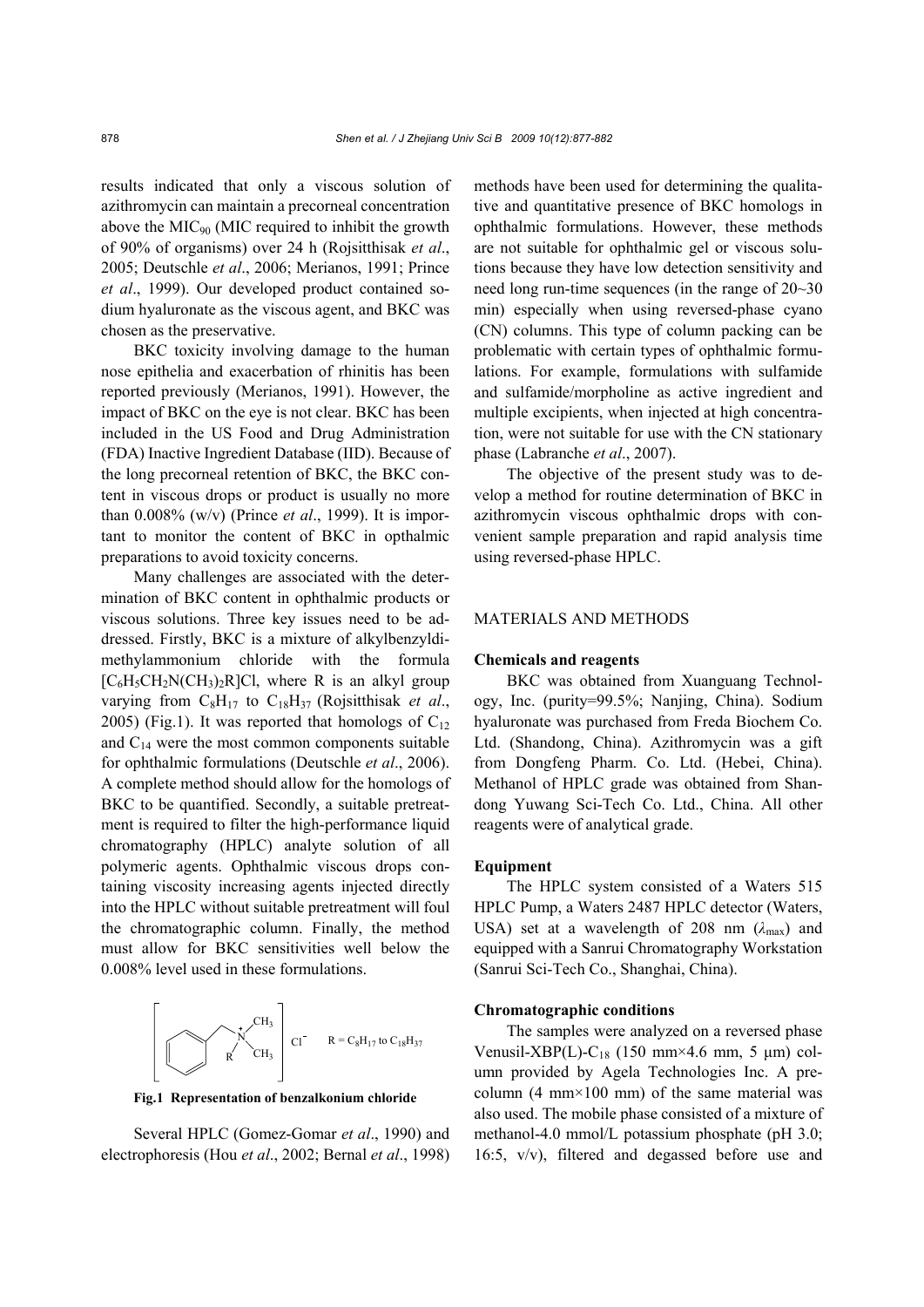pumped at a flow rate of 1.5 ml/min. The column thermostat was set at 50 °C on the column heater (Hanbang-Tech Co., Huaiyin, China). Under these experimental conditions the run time was 12 min. The United States Pharmacopeia (USP) method was used as a comparison to analyze whether the experimental method was fit for BKC determination.

### **Sample preparation**

A primary aqueous stock solution of BKC (1.0 mg/ml) was prepared and diluted further with methanol-water (16:5, v/v) mixture to prepare secondary stock solutions (200.0 μg/ml). These secondary stock solutions were diluted further with mobile phase to produce spiking solutions with BKC concentrations of 5.0, 10.0, 20.0, 30.0, 40.0, 50.0 μg/ml and sodium hyaluronate was added to each solution (equivalent to 60 times the amount of BKC).

Deproteinization procedure: To eliminate the influence of the polymer, the calibration standards were treated as follows: 1.0 ml aliquots of the BKC solutions were added to polypropylene tubes and 4.0 ml aliquots of methanol were added to precipitate the polymers in the eye drops. These tubes were vortexed for 2.0 min and centrifuged at 10000 r/min at 4  $^{\circ}$ C. The supernatant liquid was used to prepare the calibration standards at the time of the assay.

Extraction procedure: to extract BKC, 500 μl aliquots of spiking solutions were extracted with 5 ml of methanol-ethyl acetate  $(1:1, v/v)$  and the mixture was vortexed for 1 min and then centrifuged at 4000 r/min for 20 min at 4  $^{\circ}$ C. The upper layer (4 ml) was then removed and evaporated to dryness under reduced pressure (10 mmHg) at 37 °C. After drying the organic solvent, the residue was dissolved in the mixture of the mobile phase, and 20 μl was injected into the HPLC.

The two procedures generated a set of calibration standards with different concentrations of BKC. The tubes were stored frozen at −20 °C before use. These calibration standards were used to generate standard curves and were analyzed in validation runs to collect precision and accuracy data.

# **Limit of detection of BKC**

A set of calibration standards with concentrations equivalent to 0.01, 0.10, and 1.0 μg/ml BKC was prepared as described above. The sample concentration with a signal-noise ratio (*S*/*N*) above 3 (0.01 μg/ml) was taken as the limit of detection (LOD) for this HPLC method.

#### **Recovery, within-day and inter-day precision**

To obtain the extract recovery and accuracy of the two sample preparation methods for BKC in eye drops, spiked values (μg/ml) and measured values at 10.0, 20.0, and 50.0 μg/ml (*n*=5 for each concentration of BKC used) were compared. Precision was measured as the percent coefficient of variation over the concentration range from 5.0 to 50.0 μg/ml for BKC during the course of validation. Accuracy levels on a single analytical day (within-day) and on different days (inter-day) are shown in Tables 1~4.

## **Study on the stability of BKC**

Freeze and thaw stability was tested by analyzing BKC spiked solutions undergoing three freeze (−20 °C)-thaw (room temperature) cycles on consecutive days. In this cycle, each BKC sample stored at −20 °C for 24 h was thawed completely, left for 2 h and then returned to freezing conditions for 24 h. This process was repeated for 5 d. On each day, the BKC content was determined using the HPLC method (Table 5) and described as the percentage of the amount of BKC analyzed on each day relative to the amount determined on the first day.

## **Preparation of azithromycin eye drops**

Azithromycin was dispersed into a beaker containing about 1/3 of the final weight of water and stirred for 10 min at 100 r/min. 0.5 mol/L phosphoric acid was slowly added and stirred until the azithromycin dissolved completely. Then, the solution was adjusted to the desired pH with 0.5 mol/L phosphoric acid. BKC and sodium chloride were added to the solution and stirred for 10 min after each addition. The solution was brought to 1/2 of the final weight with water. In another 5 ml bottle, sodium hyaluronate was dispersed about to 1/2 of the final weight of water and stirred for 24 h until completely dissolved. The two parts were mixed after sterile filtration through a 0.22 µm millipore filter and then stirred for 10 min at 100 r/min. The mixture was aseptically dispensed into multi-dose containers and the BKC content was determined.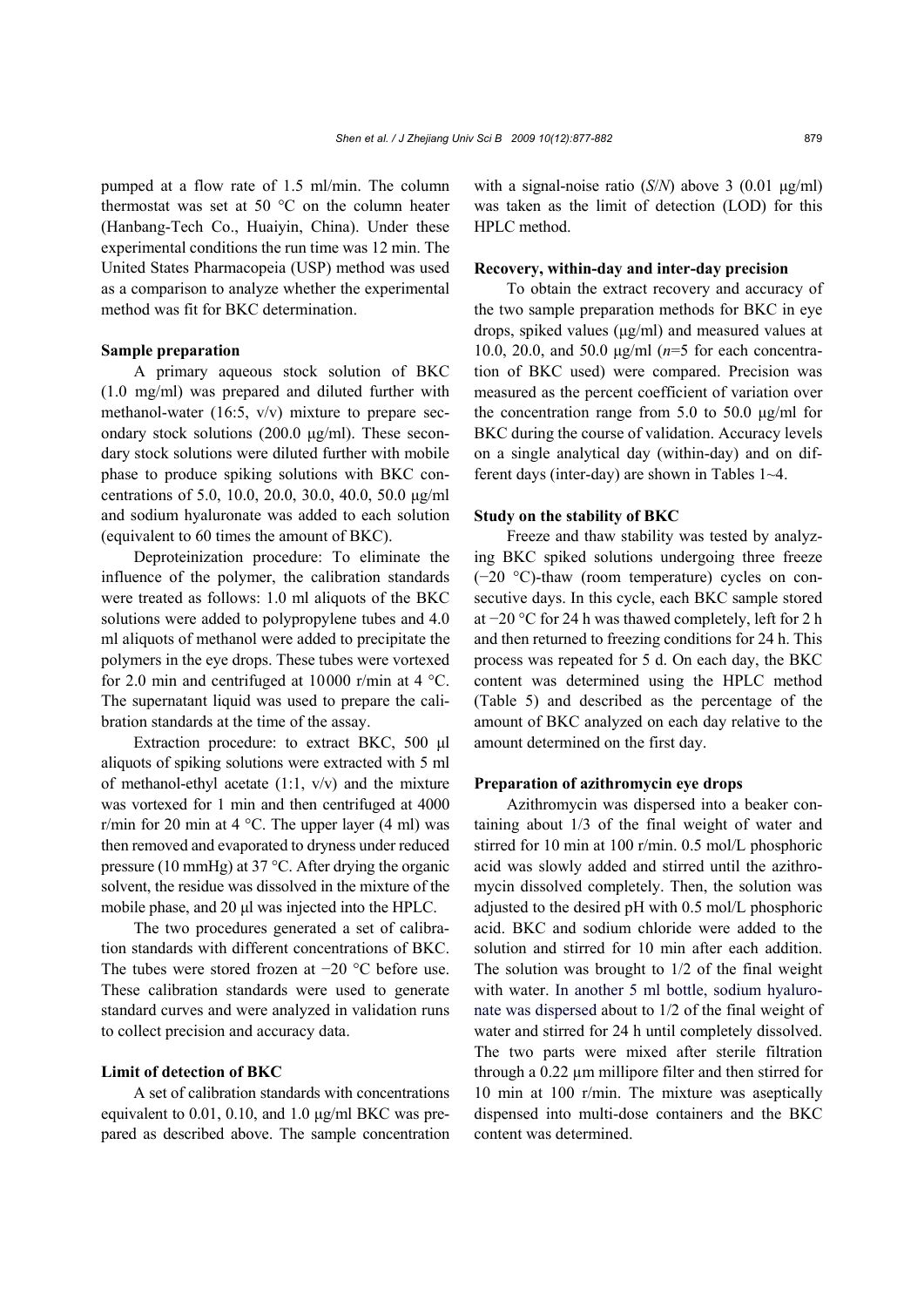## RESULTS AND DISCUSSION

# **Selectivity**

A sharp peak of BKC was observed under the chromatographic conditions described in this paper. The retention time of BKC was determined as 10 min. No peaks interfered with the detection of BKC in the samples (Fig.2), indicating that the HPLC method is



**Fig.2 Representative chromatograms of BKC. (a) Control blank sample; (b) Control BKC at 30.0 μg/ml; (c) Standard with BKC 20.0 μg/ml; (d) Azithromycin eye drops containing BKC; (e) Control BKC at 30.0 μg/ml with USP method**

effective. A single peak for BKC was obtained using this HPLC method, unlike in the report on USP (Bravo, 2009). However, when we detected the BKC content according to the USP method, it still showed only one peak. This result may be related to the source of the BKC (Chen and Wang, 2005).

## **Linearity**

Good linearity between the concentration of BKC (*C*, μg/ml) in azithromycin eye drops and the average peak area (*A*) was obtained  $(C=3\times10^{-5}A-$ 0.954,  $r=0.9991$ ,  $n=6$ ) in the range from 5.0 to 50.0 μg/ml using deproteinization sample preparation. Using extract sample preparation, linearity was also good (*C*=2.83×10<sup>-5</sup>A-0.849, *r*=0.9994, *n*=6). When the level was quantified over the range of the calibration curve, the sample was diluted with water to an appropriate concentration. This linearity was adequate for BKC determinations as low as 0.0005%  $(w/v)$  in dosage forms with viscous substances according to the sample preparation methods.

### **Limit of detection**

The LOD (intra-day coefficient of variation (CV)  $\leq$ 10%) for BKC in samples was found to be 0.10  $\mu$ g/ml (*S*/*N*>3) as shown in Fig.3.



#### **Recovery, precision, and stability**

Tables 1 and 3 list the recovery and precision data for BKC under the stated HPLC conditions using the deproteinization procedure. High recoveries were achieved at 10.0, 30.0, and 50.0 μg/ml. Table 3 shows both the within-day precision, with relative standard deviation (RSD) ranging from 0.63% to 1.13%, and the inter-day precision, with RSD ranging from 0.72% to 2.76%, indicating the very good reproducibility of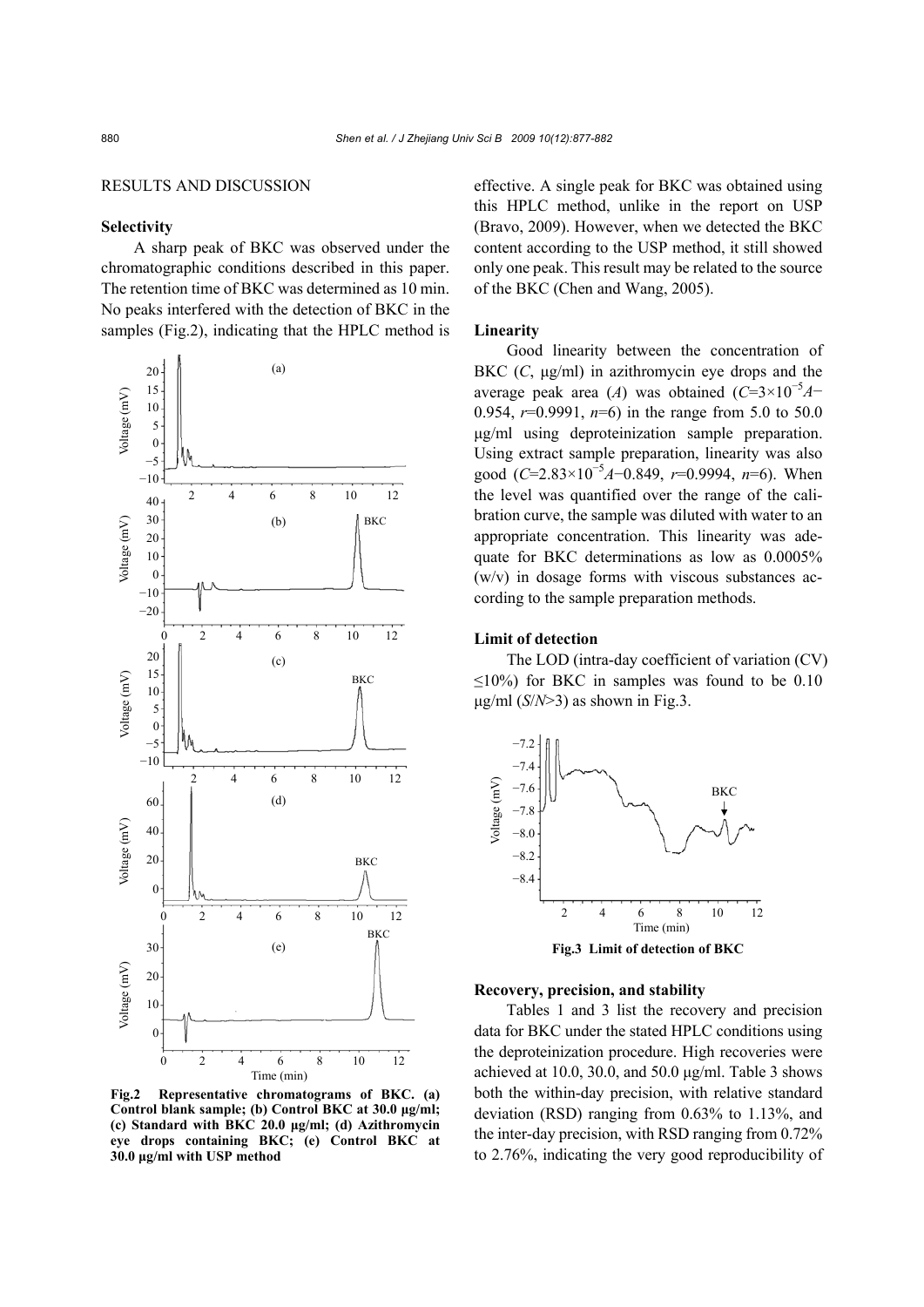this method. Tables 2 and 4 list the recovery and precision data of BKC under the stated HPLC conditions using the extraction procedure. As shown above, recovery, precision and accuracy were adequate for BKC determination in dosage forms with viscous substances with these two sample preparation methods. But compared with the extraction procedure, the deproteinization procedure was much quicker and more convenient. So, the deproteinization procedure is a suitable sample preparation method which has benefits for BKC determination. Table 5 lists the content of BKC samples in freeze-thawing conditions. Over 5 d, the BKC content was stable, which means there was no degradation in the freeze and thaw cycle. The data indicated that the BKC samples had good stability in freeze-thawing conditions.

**Table 1 Recovery of BKC with deproteinization procedure\***

|              |                 | Added value Measured value Relative recovery | RSD  |
|--------------|-----------------|----------------------------------------------|------|
| $(\mu g/ml)$ | $(\mu g/ml)$    | (%)                                          | (%)  |
| 10.1         | $9.8 \pm 0.76$  | 96.70                                        | 7.75 |
| 29.7         | $29.3 \pm 0.48$ | 98.52                                        | 1.64 |
| 491          | 48.1 $\pm$ 0.32 | 97.96                                        | 0.69 |
|              |                 |                                              |      |

\*Data are expressed as  $\overline{\chi}$  ± *SD* (*n*=5)

#### **Table 2 Recovery of BKC with extraction procedure\***

|              |                 | Added value Measured value Relative recovery | <b>RSD</b> |
|--------------|-----------------|----------------------------------------------|------------|
| $(\mu$ g/ml) | $(\mu$ g/ml)    | (%)                                          | (%)        |
| 996          | $9.13 \pm 0.54$ | 91.67                                        | 5.91       |
| 30.2         | $28.7 \pm 0.61$ | 95.03                                        | 2.12       |
| 494          | $47.4 \pm 0.42$ | 9595                                         | 0.88       |
|              |                 |                                              |            |

\*Data are expressed as  $\bar{\chi} \pm SD$  (*n*=5)

#### **Table 3 Precision of BKC with deproteinization procedure\***

| Added value  | Within-day                |                   | Inter-day                 |                      |
|--------------|---------------------------|-------------------|---------------------------|----------------------|
| $(\mu g/ml)$ | Precision<br>$(\mu g/ml)$ | <b>RSD</b><br>(%) | Precision<br>$(\mu$ g/ml) | <b>RSD</b><br>$(\%)$ |
| 10.2         | $9.96 \pm 0.064$          | 0.63              | $9.71 \pm 0.073$          | 0.72                 |
| 30.1         | $29.6 \pm 0.34$           | 1 1 3             | $29.4\pm 0.83$            | 2.76                 |
| 497          | $49.3 \pm 0.58$           | 1 12              | $48.8 \pm 1.07$           | 2.15                 |
|              |                           |                   |                           |                      |

\*Data are expressed as  $\overline{\chi}$  ± *SD* (*n*=5)

**Table 4 Precision of BKC with extraction procedure\***

|                             | Within-day                |                   | Inter-day                 |                      |
|-----------------------------|---------------------------|-------------------|---------------------------|----------------------|
| Added value<br>$(\mu$ g/ml) | Precision<br>$(\mu$ g/ml) | <b>RSD</b><br>(%) | Precision<br>$(\mu$ g/ml) | <b>RSD</b><br>$(\%)$ |
| 103                         | $10.1 \pm 0.082$          | 0.81              | $9.64 \pm 0.066$          | 0.68                 |
| 29.9                        | $29.3 \pm 0.74$           | 2.53              | $29.5 \pm 0.72$           | 2.44                 |
| 49 8                        | 49.1 $\pm 0.62$           | 1 26              | $49.4 \pm 1.21$           | 2.45                 |

\*Data are expressed as  $\overline{\chi}$  ± *SD* (*n*=5)

|  | Table 5 Stability of BKC in freeze-thawing conditions |  |
|--|-------------------------------------------------------|--|
|  |                                                       |  |

| Time $(d)$ | Content $(\% )$ | Time $(d)$ | Content $(\% )$ |
|------------|-----------------|------------|-----------------|
|            | 100.00          |            | 99.68           |
|            | 99.80           |            | 98.72           |
|            | 99.55           |            | 98.93           |

# **BKC content in azithromycin viscous ophthalmic drops**

Batches of azithromycin viscous ophthalmic drops were prepared as described above and the BKC content was determined (Table 6). The average BKC content was about 0.0030% (w/w). This concentration is safe in the human body and this BKC concentration was used in AzaSite® eye drops developed by InSite Vision (USA) (Anonymity, 2008).

**Table 6 BKC content in azithromycin viscous ophthalmic drops (***n***=6)** 

| <b>Batches</b> | $BKC$ content $(\% )$ | RSD(%) |
|----------------|-----------------------|--------|
|                | 0.0030                | 0.42   |
| າ              | 0.0028                | 0.36   |
| ζ              | 0.0031                | 0.39   |

#### **CONCLUSION**

A simple and rapid HPLC method has been developed and validated for determination of the total BKC content in ophthalmic formulations containing viscosity excipients. The treatment of the sample is convenient, the precision and accuracy of the proposed method are within acceptable ranges, and the LOD is as low as 0.10 μg/ml. The LOD is low enough to detect the concentration of any other ophthalmic formulations involving viscosity excipients using an ultraviolet (UV) detector. In summary, this assay is a selective, sensitive, and reproducible method for the separation and determination of the total BKC content in ophthalmic formulations containing viscosity excipients.

# ACKNOWLEDGEMENT

We thank Dr. Chun YIN and Dr. Yu-bing YU in China Pharmaceutical University for their assistance in the research.